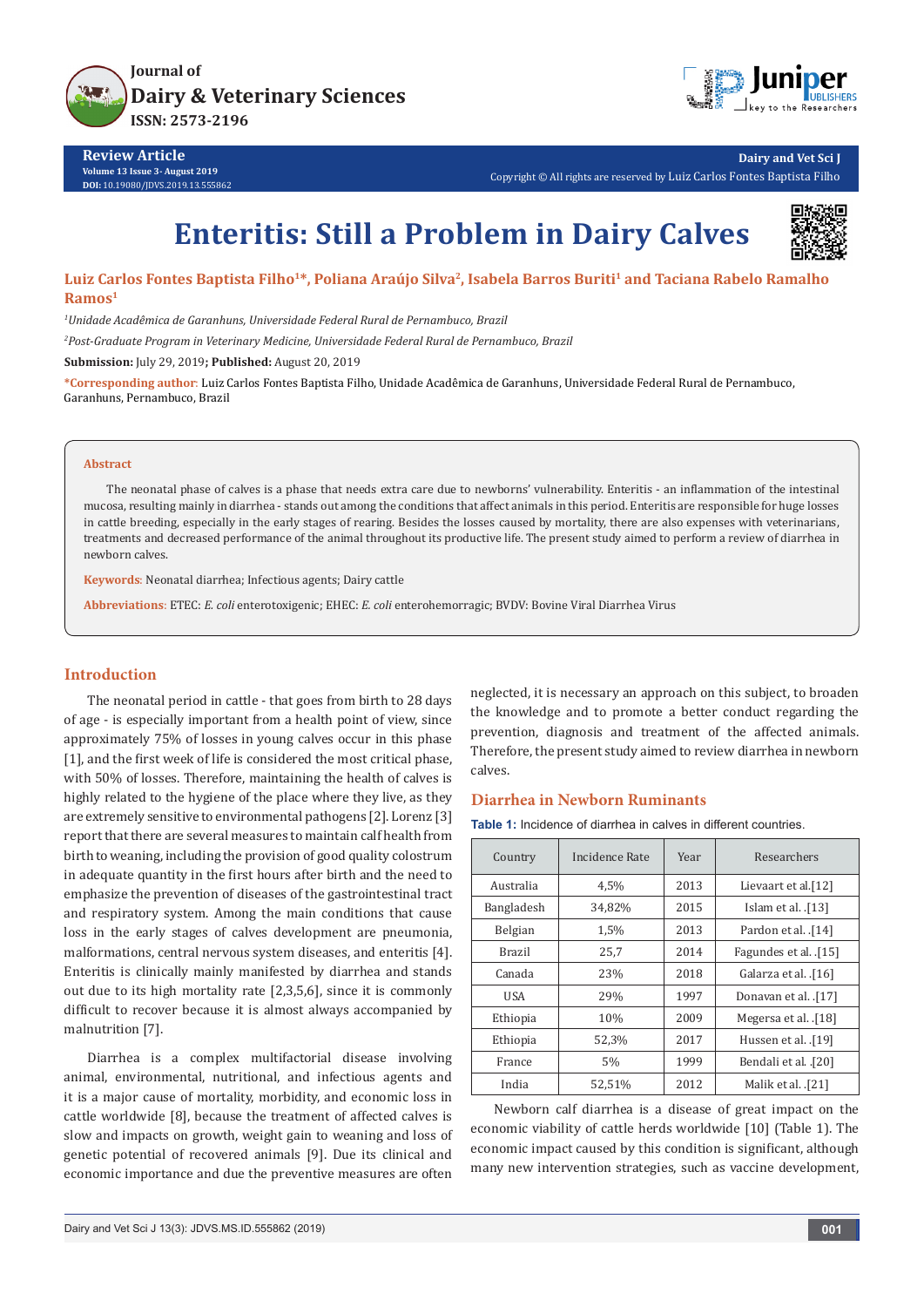drug development and herd management, have been developed and implemented to minimize it [2]. In this sense, the veterinarian needs to assess the status of immunoglobulins in calves, feeding, shelter, environmental disinfection, hygiene and sanitary management, to prevent neonatal deaths caused by the disease [11]. The processes involved in the pathophysiology of diarrhea are related to intestinal secretion/ hypersecretion, nutrient bad absorption and digestion, osmolarity, abnormal intestinal motility, increased hydrostatic pressure, and gastrointestinal inflammation [12-21], which may occur singly or, more commonly, by the combination of two or more factors of these mechanisms [22,23].

Secretory diarrheas occur due to abnormal stimuli to the intestinal mucosa crypts that may be caused by the action of enterotoxins and/ or the action of inflammation mediators such as prostaglandins, causing an imbalance in physiological processes, like secretion and intestinal resorption, with consequent diarrhea [24]. Diarrhea is typically profuse without blood or effort, and signs in affected calves include depression, weakness, and sometimes shock and death secondary to hypovolemia and mild acidemia [25]. The difference in osmolarity with increased concentration of solutes within the intestinal lumen, promotes greater absorption of water by the lumen, thus resulting in dehydration of the animal. Osmotic particles include poorly digested disaccharides and increased levels of D-lactate from bacterial fermentation of unabsorbed nutrients entering the colon. Reduced intestinal transit time can lead to poor digestion and malabsorption due to inadequate time for digestion and absorption of ingested food, impaired fluid resorption has a major impact on fluid balance [23].

When a calf has diarrhea, there is a huge loss of fluids and electrolytes from its body. Thus, the consequent dehydration and the appearance of metabolic acidosis are the main causes of death of these animals [26]. This happens partly because the evaluation of the animal is generally based only on clinical examination, and a more detailed approach to assessing the degree of electrolyte disturbance and acidosis through blood gas analysis is lacking or not [27]. Although this condition being common in rural properties, treatment is usually inadequate and / or insufficient, because the administration of antibiotics and anti-inflammatory drugs do not correct the hydroelectrolytic disorders and acid-base [28]. Therefore, in order for the recovering of the animal, these parameters must be measured and corrected quickly, enabling the return to homeostasis. The high frequency and persistence of calf neonatal diarrhea has attracted the interest of many researchers. The multifactorial etiology (bacteria, viruses and protozoa) influenced by nutritional and environmental factors, as well as difficulties in the precise diagnosis of the agent and the failure of treatment has required the adoption of prophylactic measures, such as cow hygiene, management and vaccination [8].

## **Diarrhea Infectious Agents**

Diarrhea is a condition of complex multifactorial etiology, influenced by infectious, nutritional and environmental factors, as well as improper management practices. Causes include toxins, bacteria, protozoa, viruses, and management / environmental factors such as overfeeding, low temperature, poor hygiene, colostrum deprivation, and individual susceptibility of the animal [8]. Numerous infectious agents have been implicated in diarrhea of calves, such as *Escherichia coli, Salmonella spp., Cryptosporidium spp*., Rotavirus and coronavirus. Coinfection is commonly seen in diarrheal calves, although a single primary pathogen may be the cause in some cases. The non-infectious causes of origin are related to improper management and poor hygiene of the environment in which the animals are placed. The incidence of the disease may vary according to the geographical location of the farms, farm management practices and herd size [2]. Rotaviruses, coronaviruses and cryptosporides, the most commonly recognized enteric pathogens of calves, all produce intestinal villi atrophy, intestinal bacterial overgrowth, malabsorption, and osmotic diarrhea [25].

**Table 2:** Aetiological agents that cause diarrhea in calves according to age group [23].

| Agent                   | Age of the animal               |  |
|-------------------------|---------------------------------|--|
| E. coli (ETEC, K99)     | $0-7$ days                      |  |
| E. coli (EHEC)          | 2 days-4 weeks                  |  |
| Rotaviruses             | $5-14$ days                     |  |
| Coronaviruses           | 5 days-1month                   |  |
| Cryptosporidium         | 1-4 weeks                       |  |
| Clostridium perfringens | Varies with type                |  |
| Salmonella              | 5-14 days, anytime              |  |
| Giardia                 | 2 weeks-2 months                |  |
| <b>BVDV</b>             | First month of life, anytime    |  |
| Nematodes               | After the 3 first weeks of life |  |
| Coccidians (Eimeria)    | After the first week of life    |  |

In general, infections caused by viruses and protozoans tend to damage the intestinal mucosa promoting alteration in intestinal absorption due to damage to intestinal cells, compromising the normal absorption of nutrients, fluids and electrolytes, without alteration in intestinal secretion [22]. Rotaviruses are the most common cause of diarrhea in newborn calves and are often involved in co-infections with other agents [11,23,25]. Clinical signs usually appear 1 to 3 days after infection lasting 5 to 9 days [23]. High environmental contamination, herds with high numbers of animals and management that favors the transmission of the agent, associated with an inexpressive immunization rate, provide favorable conditions for the spread of rotavirus in dairy herds in Brazil, justifying the prevalence and difficulty to control the infection and the spread of the virus [28]. The incidence of many etiological agents varies with the calf's age (Table 2) and this is useful for establishing the probability of a particular agent being involved and it is generally impossible to establish a definitive field diagnosis [11].

Diarrhea may result from hypersecretion or decreased absorption. Enteropathogenic strains of *E. coli* are occasionally causing diarrhea in calves [29]. Enterotoxigenic *E. coli, Salmonella*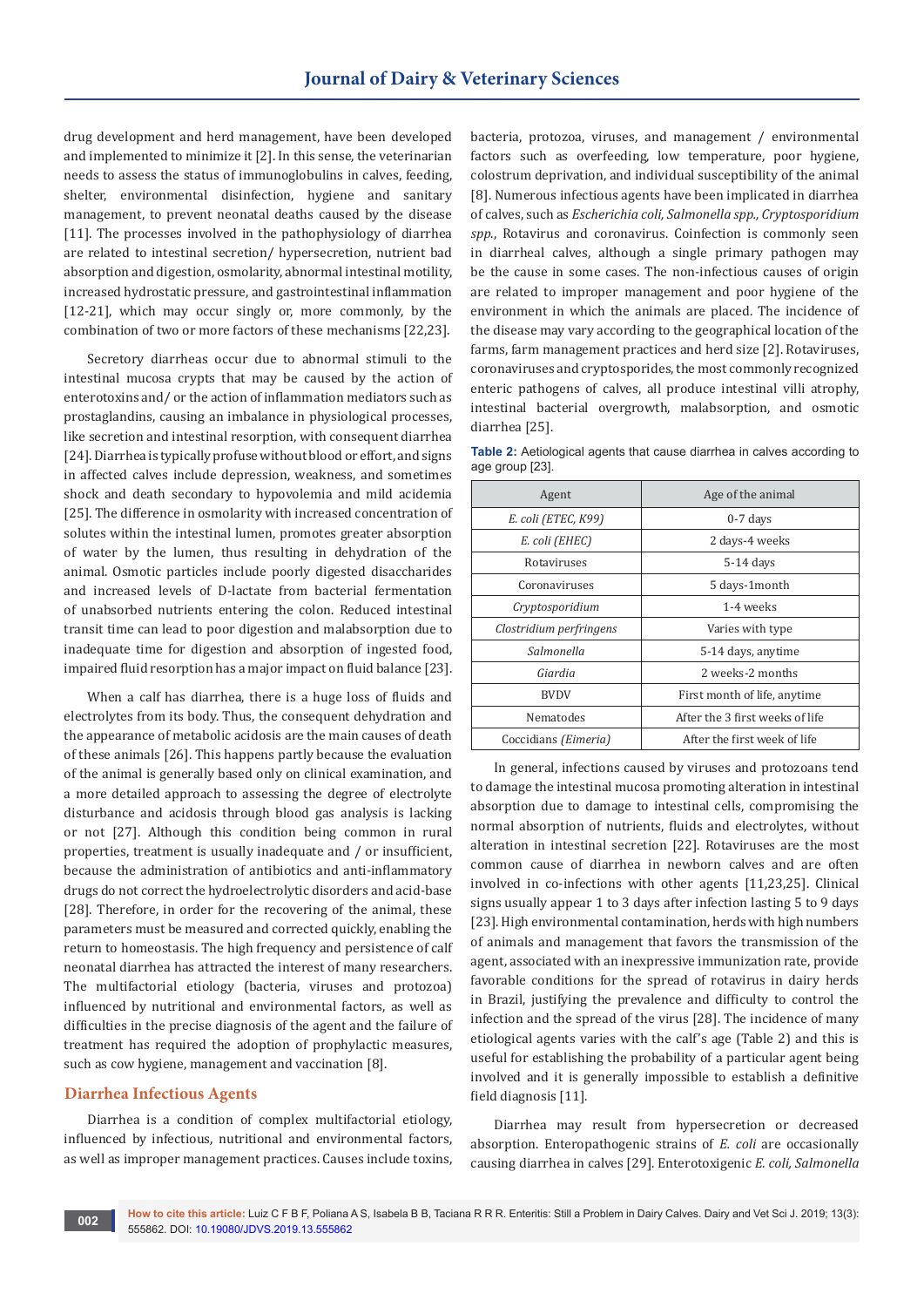*spp, Campylobacter spp*. and rotavirus cause diarrhea by secreting enterotoxins that stimulate increased intestinal secretions, while protozoa and enteric viruses cause epithelial destruction of the absorptive cell villi. Enterotoxigenic E. coli produces profuse watery diarrhea, mainly in calves older than 4 days of age and occasionally in older calves. The F5 antigen may produce a mild clinical syndrome characterized by diarrhea, dehydration and weakness in calves from 1 to 4 days of age with rapid course and may progress from healthy to decubitus and death from 6 to 12 hours [11]. Salmonella spp. is an important causative agent of diarrhea and septicemia in dairy calves and the depression caused in the animal is probably due in part to endotoxemia, not just dehydration and acidosis. Campylobacter jejuni and Campylobacter fecalis are believed to be of minor importance in calves and lambs [11].

Cryptosporidium is cited as the main agent of diarrhea in calves, not only as an opportunistic agent, but also as a primary agent. Preventive measures should be taken related to the management of cows at the time of giving birth, avoiding the agglomeration of animals and environmental contamination to reduce economic losses, and to avoid the risks to public health arising from infection [24]. The recognition of enteropathogens guides the adoption of effective prevention and control measures, besides alerting to public health reflexes, due to the zoonotic potential of several of these enteric pathogens [29,30].

#### **Treatment**

Table 3: Parameters for determining the degree of dehydration in newborn calves [11].

| %Dehydration | Eyeball Shrunk<br>In Orbit                               | Skin turgor<br>(seconds) | mucous mem-<br><b>branes</b> |
|--------------|----------------------------------------------------------|--------------------------|------------------------------|
| $\theta$     | No                                                       | <1                       | Wet                          |
| $1 - 5$      | Shrunk / Slight                                          | $1 - 4$                  | Wet                          |
| $6 - 8$      | Slight separa-<br>tion of eye and<br>globe               | $5 - 10$                 | Slimy                        |
| $9 - 10$     | Aperture<br>$< 0.5$ cm be-<br>tween eyeball<br>and orbit | $11 - 15$                | Slimy or dry                 |
| $11 - 12$    | Aperture, 0.5 to<br>1cm, between<br>eyeball and<br>orbit | 16-45                    | Dry                          |

Physical examination of the diarrheal calf comprises the first step in establishing the therapeutic approach, requiring the determination of the presence of any intercurrent disease. Treatment of simple cases depends on the estimative of dehydration (Table 3), severity of acidosis, likelihood of concomitant infection, presence or absence of hypothermia and hypoglycemia [11]. The most common causes of death are dehydration and acidosis. Blood gas analysis will accurately determine the degree of metabolic acidosis [29] (Table 4). Therefore, the immediate goal in treating depressed calves is to restore them to physiological systemic

status. The estimated severity of dehydration can be combined with estimates of diarrhea loss and maintenance of essential functions to manage total daily fluid requirement [11,29].

**Table 4:** Reference values for venous blood hemogasometry in Holstein calves.

| Reference value |  |  |
|-----------------|--|--|
| $7.31 - 7.38$   |  |  |
| $49.23 - 58.57$ |  |  |
| $22.80 - 33.16$ |  |  |
| $26.8 - 30.74$  |  |  |
| $27.63 - 32.35$ |  |  |
| $0.8 - 5.5$     |  |  |
| $24.35 - 28.47$ |  |  |
| $30.12 - 53.84$ |  |  |
|                 |  |  |

Abbreviations:  $pCO_{2'}$  carbon dioxide pressure;  $pO_{2'}$  oxygen pressure;  $HCO_{3}$ -, plasma bicarbonate concentration; TCO<sub>2</sub>, total carbon dioxide in plasma; BE, base excess in the blood; StB, standard bicarbonate blood concentration;  $\text{SatO}_{2'}$  blood oxygen saturation. Fonte: Lisbôa et al. [31]. Replacement may be administered intravenously or orally, reminding that for the latter one should be increased by 60 to 80% for partial fluid absorption [11,29]. If performed early in the disease, oral replacement can be highly effective and inexpensive. In animals with severely impaired intestinal motility, the intravenous way may be more effective in correcting hydroelectrolytic imbalances than oral administration [23]. Success of therapy is monitored based on clinical signs of calf and restoration of urination [11]. Another point to consider in chronically diarrheal calf is the need for nutritional support. When a samll quantity of milk or solid food is ingested, energyrich oral electrolytes may be used to maintain the body condition of the animal. Stop giving milk can reduce the severity of diarrhea and depression in severe diarrhea, because malabsorption exacerbates diarrhea by the osmotic effect of unabsorbed milk nutrients and also promotes bacterial proliferation and possibly poor fermentation generating organic acids. However, stop giving milk reduces weight gain [11].

Antibiotic use is frequent in the treatment of diarrhea, although few agents respond to antimicrobials, viral and parasitic agents are not directly sensitive to antibiotics. Their indiscriminate use promotes the selection of resistant strains and complicates future therapeutic efforts. However, they can attenuate clinical disease, decrease the release of pathogens to the environment and animal mortality [11,29]. Some treatment protocols include the use of anti-inflammatory drugs to help reduce the secretory effects of some agents [11]. The use of non-steroidal anti-inflammatory drugs (NSAIDs) should be restricted in dehydrated animals and administered only when the patient is sufficiently hydrated [23]. The use of probiotics, oligosaccharides and intestinal protectors is also cited, and the use of gastrointestinal motility modifiers is contraindicated, as the reduction in motility will lead to the accumulation of bacteria and pathogenic toxins [29].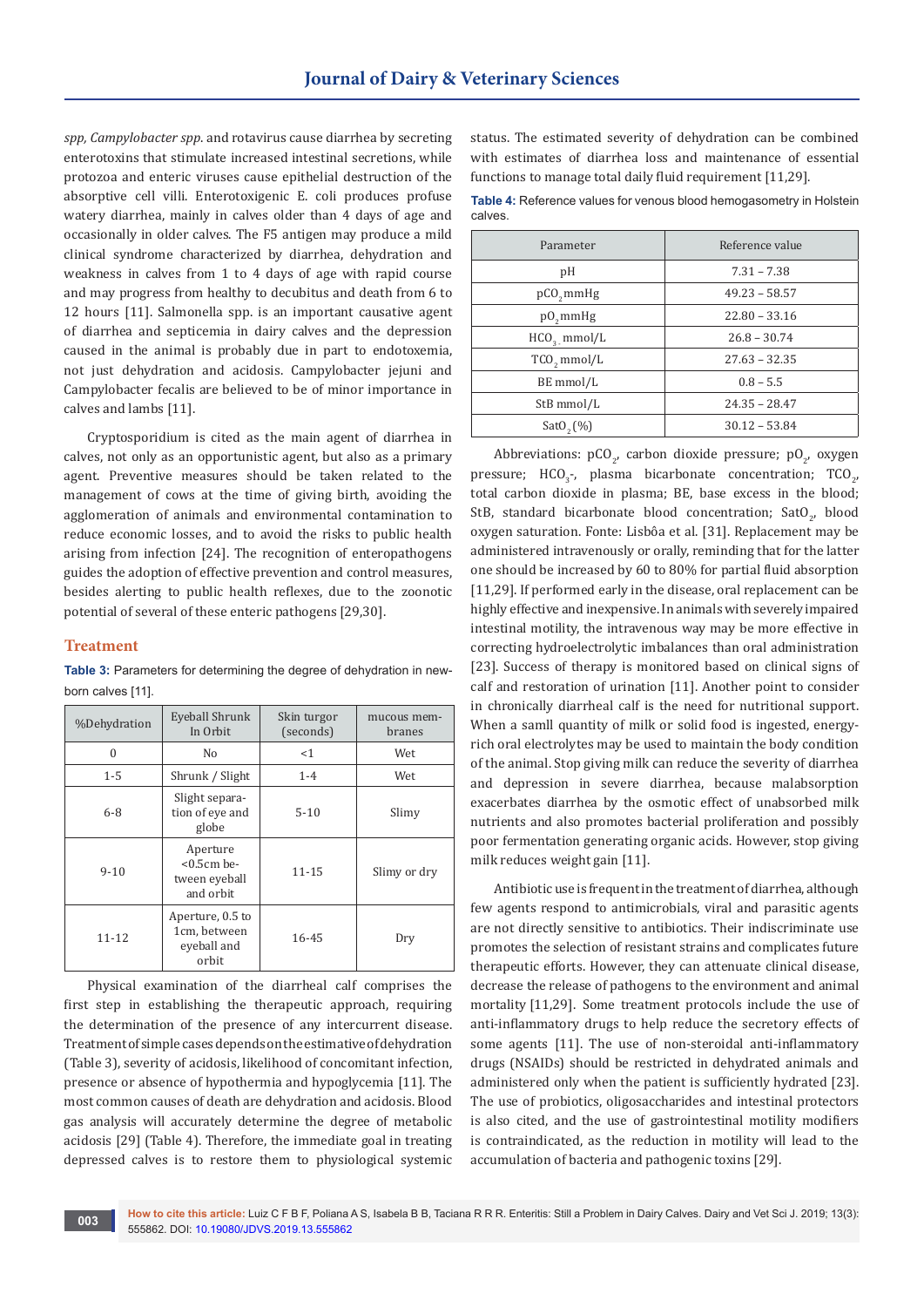## **Prevention**

The principles of prevention are based on ensuring adequate colostral intake, specific help and nonspecific immunity, reduction of the possibility of introduction / dissemination of infectious agents [11]. Colostrum is important in preventing morbidity and mortality of diarrheal calves. Colostral antibody is responsible for the low incidence of rotavirus infections in calves under 4 days of age. Vaccination of pregnant cows is important to increase colostral immunity. Colostrum privation, lack of maternal instinct, and early separation of cow and calf are major causes of failure to transfer immunity in dairy calves [11]. Prophylactic measures include separating calves from each other with enough space to prevent contact and infection through contaminated feces and urine. All feeding facilities and equipment (buckets and bottles) must be maintained with strict hygiene conditions. There is not much difference between the patterns of disease development and the prevention of calf diarrhea according to each etiological agent. Knowledge of the causal pathogen (s) is important to accurately avaliate the current status of the affected property and to develop new interventions [2].

#### **Final Considerations**

Diarrhea in newborn calves is a complex disease involving animal, environmental, nutritional and infectious agents that is of great clinical and economic importance for ruminant breeding, especially for dairy cattle. It is responsible for significant economic losses related to reduced productivity, treatment costs, growth retardation, discard of future breeders and death of animals in more severe cases. Care of calves should be considered even before birth (vaccination of pregnant cows), and maintained after birth, with the provision of quality colostrum in adequated quantity, hygiene of facilities and utensils, early diagnosis and treatment thus avoiding fatal cases.

#### **Acknowledgements**

We are grateful to Renata Baptista Madureira for her cooperation during the review and translation of the article.

## **Conflict of interest**

The authors declare that there is no conflict of interest regarding the publication of this article.

#### **References**

- 1. Martini PD (2008) Manejo e criação de bezerros leiteiros no munícipio de Cassilândia-MS. Anais do Seminário de Extensão Universitária – SEMEX, Universidade Estadual do Mato Grosso do Sul.
- 2. Cho Y, Yoon K (2014) An overview of calf diarrhea-infectious etiology, diagnosis, and intervention. Journal of Veterinary Science, 15(1): 1-17.
- 3. [Lorenz I, Fagan J, More S \(2011\) Calf health from birth to weaning. II.](https://irishvetjournal.biomedcentral.com/articles/10.1186/2046-0481-64-10)  [Management of diarrhea in pre-weaned calves. Irish Veterinary Journal](https://irishvetjournal.biomedcentral.com/articles/10.1186/2046-0481-64-10)  [64\(1\): 64-69.](https://irishvetjournal.biomedcentral.com/articles/10.1186/2046-0481-64-10)
- 4. [Assis-Brasil ND, Marcolongo-Pereira C, Hinnah FL, Ladeira SRL, Sallis](http://www.scielo.br/scielo.php?pid=S0100-736X2013000400002&script=sci_abstract&tlng=pt)  [ESV, et al. \(2013\) Enfermidades diagnosticadas em bezerros na região](http://www.scielo.br/scielo.php?pid=S0100-736X2013000400002&script=sci_abstract&tlng=pt)  [sul do Rio Grande do Sul. Pesq Vet Bras 33\(4\): 423-430.](http://www.scielo.br/scielo.php?pid=S0100-736X2013000400002&script=sci_abstract&tlng=pt)
- 5. Constable PD, Hinchcliff KW, Done SH, Grunberg W (2017) Veterinary Medicine: A Textbook of the Diseases of Cattle, Horses, Sheep, Pigs, and Goats. (11th edn), St Louis, Elsevier, pp. 2278.
- 6. [Trefz FM, Lorenzi I, Lorch A, Constable PD \(2017\) Clinical signs,](https://www.ncbi.nlm.nih.gov/pubmed/28817693)  [profound acidemia, hypoglycemia, and hypernatremia are predictive of](https://www.ncbi.nlm.nih.gov/pubmed/28817693)  [mortality in 1,400 critically ill neonatal calves with diarrhea. Plosone](https://www.ncbi.nlm.nih.gov/pubmed/28817693)  [12\(8\): e0182938.](https://www.ncbi.nlm.nih.gov/pubmed/28817693)
- 7. Rodrigues AKS, Silva GB, Almeida TLAC, Borba NM, Manso HECC, et al. (2016) Effects of glutamine and glutamate supplementation in dogs with hemorrhagic enteritis. Comparative Clinical Pathology 26: 315- 320.
- 8. [Ammar SSM, Mokhtaria K, Tahar BB, Amar AA, Redha BA, et al. \(2014\)](https://www.ncbi.nlm.nih.gov/pubmed/25183104)  [Prevalence of rotavirus \(GARV\) and coronavirus \(BCoV\) associated](https://www.ncbi.nlm.nih.gov/pubmed/25183104)  [with neonatal diarrhea in calves in western Algeria. Asian Pac J Trop](https://www.ncbi.nlm.nih.gov/pubmed/25183104)  [Biomed 4\(1\): 318-322.](https://www.ncbi.nlm.nih.gov/pubmed/25183104)
- 9. [Millemann Y \(2009\) Diagnosis of neonatal calf diarrhea. Revue Méd Vét](https://www.revmedvet.com/artdes-us.php?id=1739)  [160\(8-9\): 404-409.](https://www.revmedvet.com/artdes-us.php?id=1739)
- 10. [Meganck V, Hglack G, Piepers S, Opsomer G \(2015\) Evaluation of a](https://www.ncbi.nlm.nih.gov/pubmed/25475689)  [protocol to reduce the incidence of neonatalcalf diarrhoea on dairy](https://www.ncbi.nlm.nih.gov/pubmed/25475689)  [herds. Preventive Veterinary Medicine 118: 64-70.](https://www.ncbi.nlm.nih.gov/pubmed/25475689)
- 11. Naylor JM (2006) Cap. 20. Diarreia em ruminantes neonatos. In: Smith, Bradford P. Medicina interna de grandes animais. São Paulo, Brazil, pp. 352-366.
- 12. [Lievaart JJ, Charman NR, Scrivener C, Morton A, Allworth MB \(2013\)](https://www.ncbi.nlm.nih.gov/pubmed/24571301)  [Incidence of calf scours and associated risk factors in southern New](https://www.ncbi.nlm.nih.gov/pubmed/24571301)  [South Wales beef herds. Australian Veterinary Journal, 91\(11\): 464-](https://www.ncbi.nlm.nih.gov/pubmed/24571301) [468.](https://www.ncbi.nlm.nih.gov/pubmed/24571301)
- 13. [Islam MN, Rahman AKMA, Nahar MS, Khair A, Alam MM \(2015\)](https://www.banglajol.info/index.php/BJVM/article/view/23715)  [Incidence of calf morbidity and mortality at cig dairy farms of](https://www.banglajol.info/index.php/BJVM/article/view/23715)  [Muktagacha Upazila in Mymensingh District. Bangladesh Society for](https://www.banglajol.info/index.php/BJVM/article/view/23715)  [Veterinary Medicine 13\(1\): 37-43.](https://www.banglajol.info/index.php/BJVM/article/view/23715)
- 14. [Pardon B, Hostens M, Duchateau L, Dewulf J, Bleecker K, et al. \(2013\)](https://bmcvetres.biomedcentral.com/articles/10.1186/1746-6148-9-79)  [Impact of respiratory disease, diarrhea, otitis and arthritis on mortality](https://bmcvetres.biomedcentral.com/articles/10.1186/1746-6148-9-79)  [and carcass traits in white veal calves. BMC Veterinary Research 9: 79.](https://bmcvetres.biomedcentral.com/articles/10.1186/1746-6148-9-79)
- 15. [Fagundes TF, Vidal LGP, Alves PAM, Tassinari WS, Coelho SMO, et al.](http://www.redalyc.org/articulo.oa?id=445744142020_5)  [\(2014\) Análise descritiva da diarreia em uma coorte de bezerras](http://www.redalyc.org/articulo.oa?id=445744142020_5)  [criadas em sistema de casinhas até cem dias de idade, Município de](http://www.redalyc.org/articulo.oa?id=445744142020_5)  [Piraí, Estado do Rio de Janeiro, Brasil. Seminário: Ciências Agrárias,](http://www.redalyc.org/articulo.oa?id=445744142020_5)  [Londrina, UK, 35\(4\): 1895-1912.](http://www.redalyc.org/articulo.oa?id=445744142020_5)
- 16. Galarza CM, Leblanc SJ, Bitton AJ, Devries TJ, Rushen J, et al. (2018) Associations between management practices and within-pen prevalence of calf diarrhea and respiratory disease on dairy farms using automated milk feeders. American Dairy Science Association. Journal of Dairy Science 101: 3.
- 17. [Donovan GA, Dohoo IR, Montgomery DM, Bennett FL \(1998\) Calf and](https://www.ncbi.nlm.nih.gov/pubmed/9500160)  [disease factors affecting growth in female Hostein calves in Florida,](https://www.ncbi.nlm.nih.gov/pubmed/9500160)  [USA. Preventive Veterinary Medicine 33\(1-4\): 1-10.](https://www.ncbi.nlm.nih.gov/pubmed/9500160)
- 18. Megersa B, Yacob A, Regassa A, Abuna F, Asmare K, et al. (2009) Prevalence and incidence rates of calf morbidity and mortality and associated risk factors in smallholder dairy farms in Hawassa, Southern Ethiopia. Ethiopian Veterinary Journal 13(2): 59-68.
- 19. Hussen B, Hussen A, Hussen B (2017) Major Causes of Calf Morbidity and Mortality and Associated Risk Factors in West Arsi Zone of Oromia Regional state. Multidisciplinary Advances in Veterinary Science 1(6): 227-235.
- 20. [Bendali F, Sanaa M, Bichet H, Scchelcher F \(1999\) Risk factors](https://www.ncbi.nlm.nih.gov/pubmed/10543385)  [associated with diarrhoea in newborn calves. Veterinary Research,](https://www.ncbi.nlm.nih.gov/pubmed/10543385)  [BioMed Central 30\(5\): 509-522.](https://www.ncbi.nlm.nih.gov/pubmed/10543385)